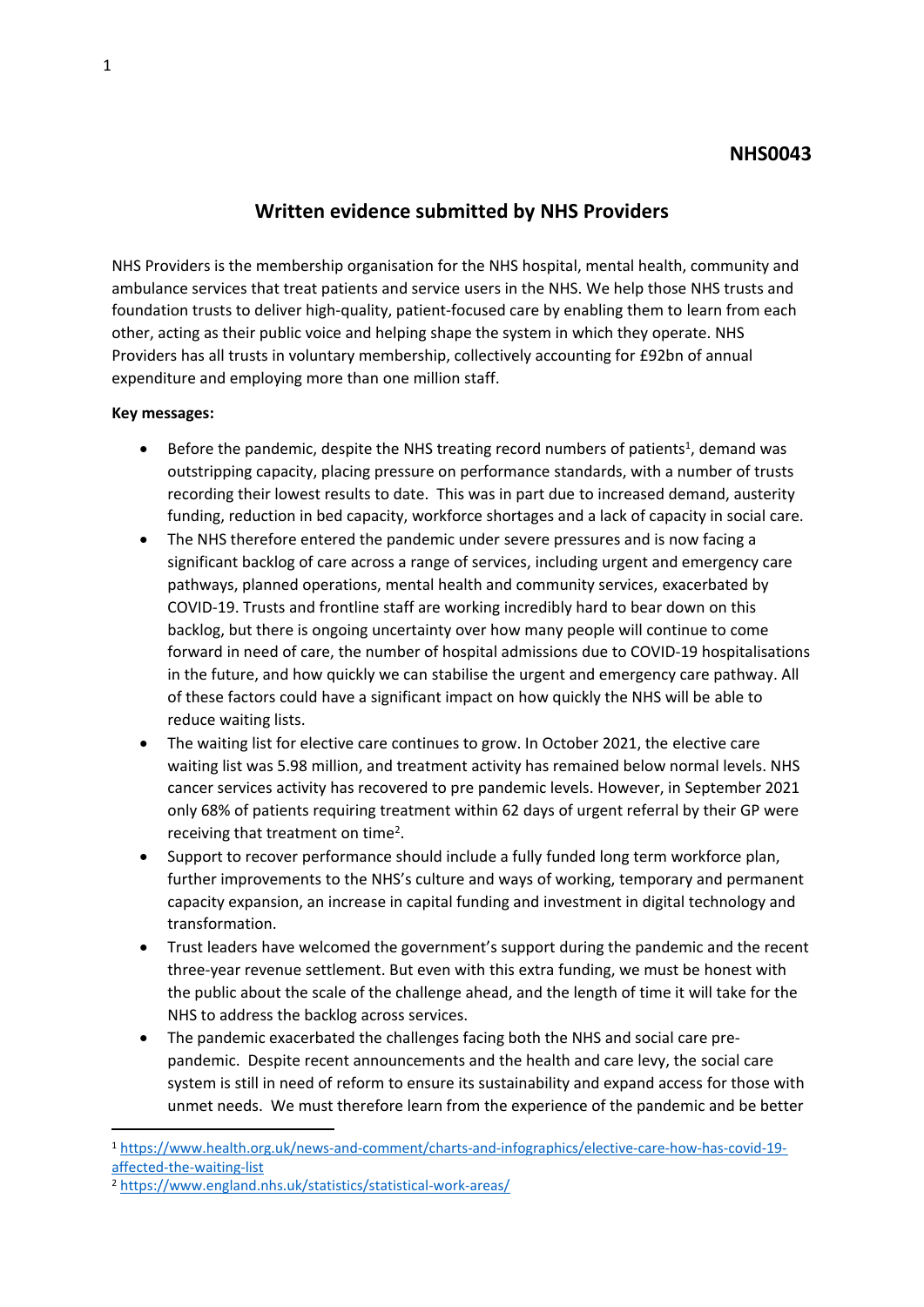prepared for future events. The underlying causes which led to the current unsustainable pressures the NHS and care system is facing must now be addressed.

## **Before the pandemic, what were the root causes of the NHS's deteriorating performance against the standards required for waiting times for elective care and cancer services?**

- 1. Demand for healthcare has been consistently increasing over time. As outlined in the National Audit Office's (NAO) report on NHS backlogs and waiting times in England<sup>3</sup>, before the COVID-19 pandemic, despite the NHS doing more work year-on year and treating record numbers of patients, demand for services was increasing at a faster rate and trusts were recording their lowest results against national performance standards<sup>4</sup>. The overriding issue affecting performance is the mismatch between demand and capacity across health and care. With trusts recording their lowest results against national performance standards in elective surgery and emergency care in over a decade, this deteriorating performance was due to increased demand, austerity funding, reduction in bed capacity, workforce shortages and the need for more capacity in social care.
- 2. In order to improve performance standards, efforts must now be focused on transforming service delivery to match population needs. Our population is aging, demand for health and social care services is increasing, and innovative technology is creating opportunities for better, more personalised care and support. For the NHS to continue developing its care and services to meet changing needs, it needs the government to deliver an effective long-term workforce strategy for health and care; focus on creating a workplace culture that makes the NHS a great place to work; invest in digital technology and transformation; and develop new initiatives to support the adoption of new medicines and other technologies.

### What did the NHS do well and what could it have done better in providing elective care and cancer **services during the pandemic?**

- 3. Colleagues across the NHS acted swiftly and successfully in response to the changing demands of the pandemic. As outlined in our submission for the Health and Social Care Committee inquiry on clearing the care backlog, the pandemic acted as a catalyst for change, in particular by enabling greater collaboration across the system to find better ways of working. This resulted in significant achievements such as the added availability of 33,000 beds early on in the pandemic. The NHS is now accelerating whole system working, both 'horizontally' at ICS level bringing together acute services, or community and primary care services, across a larger geographic footprint, and 'vertically' in place-based partnerships across community services, mental health, primary care and local acute services, as well as other partners such as local authorities and the voluntary sector. System working and the emerging local provider collaborative structures are and will continue to be helpful vehicles to tackle backlogs of care and waiting times.
- 4. In a survey<sup>5</sup> of NHS trusts carried out in July 2021, respondents noted that elective care was one of the services for which activity was increased to meet demand, specifically through prioritising

<sup>3</sup> <https://www.nao.org.uk/report/nhs-backlogs-and-waiting-times-in-england/>

<sup>4</sup> For example, as per [NHS](https://nhsproviders.org/nhs-activity-tracker/november-2021) [Providers](https://nhsproviders.org/nhs-activity-tracker/november-2021) [November](https://nhsproviders.org/nhs-activity-tracker/november-2021) [activity](https://nhsproviders.org/nhs-activity-tracker/november-2021) [tracker](https://nhsproviders.org/nhs-activity-tracker/november-2021) [data,](https://nhsproviders.org/nhs-activity-tracker/november-2021) A&E and emergency care registered the worst performance (against the 95% target) on record.

<sup>5</sup> [https://nhsproviders.org/resource-library/submissions/submission-to-the-national-audit-office-inquiry-on-](https://nhsproviders.org/resource-library/submissions/submission-to-the-national-audit-office-inquiry-on-nhs-backlogs-and-waiting-times)

[nhs-backlogs-and-waiting-times](https://nhsproviders.org/resource-library/submissions/submission-to-the-national-audit-office-inquiry-on-nhs-backlogs-and-waiting-times) 170 trust leaders from 119 trusts responded to the survey, accounting for 56% of the provider sector. All regions and trust types were represented in the survey. 37% of trust leaders were in acute trusts, while 1% were in integrated acute, community, mental health and ambulance trusts, or combined community, mental health and acute trusts.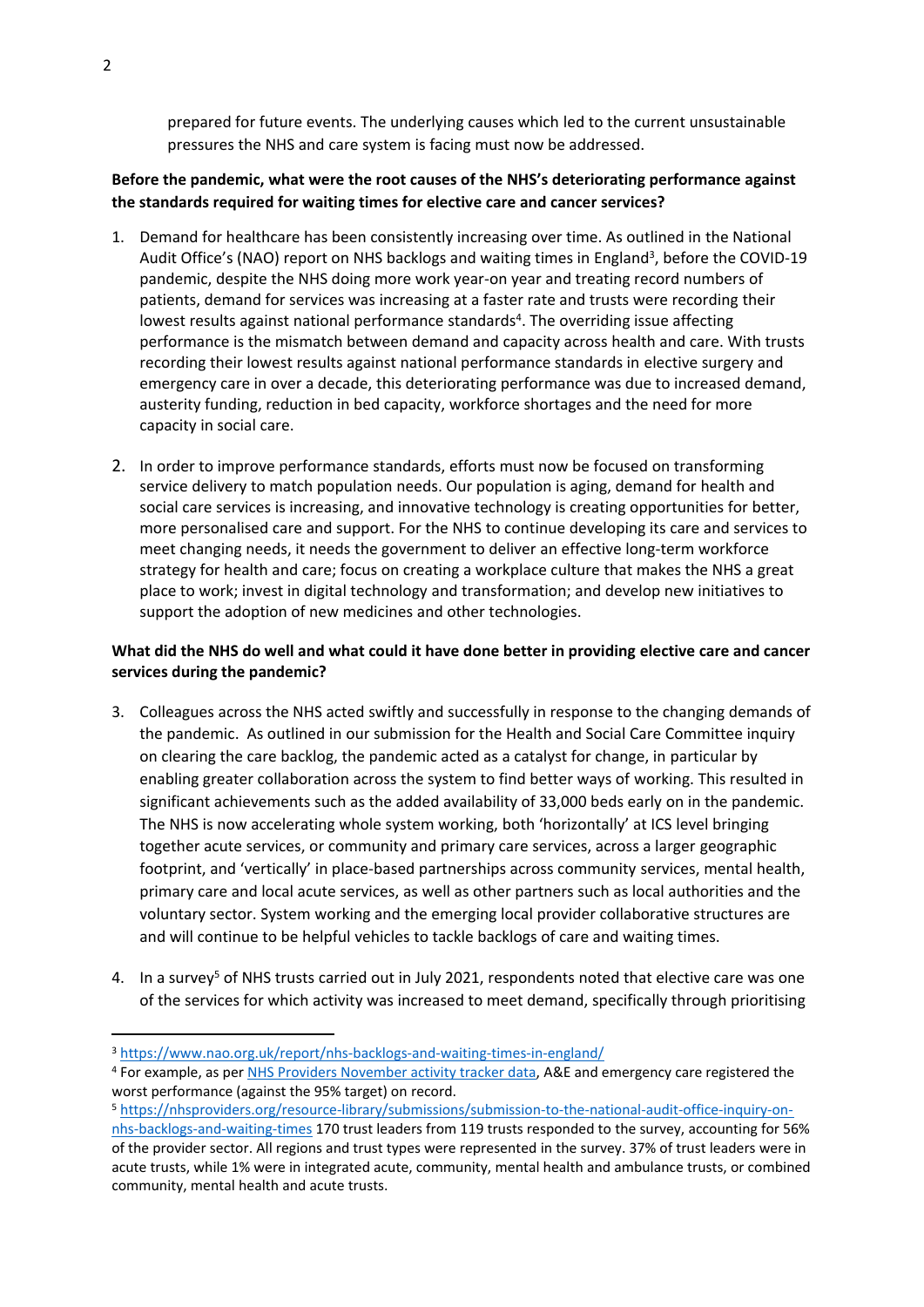according to clinical need, additional temporary theatre capacity, extra lists, and regular reviewing of waiting lists. Inpatient elective care activity increased in September 2021 from the previous month, with the number of admitted inpatient pathways increasing by 8.9%, meaning that a total of 252,699 inpatient treatments were carried out. Non admitted pathways also increased, with the NHS delivering 1,038,803 elective non-admitted pathways – an increase of 14.8% on the previous month. There was also an increase in cancer activity, with more people being seen within two weeks of an urgent referral, and more people completing both the 31 and 62-day pathways<sup>6</sup>.

- 5. Collaboration between primary and secondary care was bolstered during the pandemic. Here, we saw new approaches embraced, improved communications and shared information across organisations, and the adoption of digital transformation and new technologies. For example, at one trust GPs are able to request advice from consultants and send images relating to the request, which then enables consultants to make decisions, potentially avoiding the need for an initial outpatient consultation and thereby speeding up the patient journey. As providers across primary and secondary care increasingly work together in a range of new collaborative arrangements, new partnerships will be required to sustain and accelerate the drive to reduce the care backlog generated during the most disruptive days of the pandemic.
- 6. The pandemic exacerbated the challenges the NHS and social care were facing pre-pandemic so, we must learn from what happened and be better prepared for any future events. The underlying causes which led to the current unsustainable pressures the NHS are facing must be addressed, including addressing the broken workforce model, the insufficient capacity to match growing demand, and a social care system facing urgent pressures. While the recent government funding commitments are welcome, the lack of detail on future education and training, social care and public health budgets is a significant concern for trust leaders, and it is therefore unclear as to whether the government's financial plans will go far enough to support health and social care services.

## **What are the biggest challenges faced by local healthcare providers in recovering performance on waiting times for elective care and cancer services?**

7. The waiting list for elective care continues to grow, with referrals continuing to outstrip activity. In October 2021, the elective care waiting list was 5.98 million, reaching a new all-time record, and is now 34% greater than two years ago before the pandemic<sup>7</sup>. While trusts are working hard to clear the backlog of care that built up during the pandemic, trust leaders are reporting that their organisations are facing the toughest pressures they have ever known.<sup>8</sup>, 84% of trust leaders were very worried (35%) or worried (49%) about their trusts having the capacity to meet demand for services, in part due to staff capacity and the chronic staff shortages prevalent before the pandemic, but also due to continuing loss of capacity as a result of the NHS having to redirect many resources, such as beds, away from its normal activities. The two trust leaders from the ten ambulance trusts (100%) who responded to the survey were very worried about

<sup>7</sup> <https://www.england.nhs.uk/statistics/statistical-work-areas/rtt-waiting-times/rtt-data-2021-22/>

<sup>6</sup> <https://nhsproviders.org/nhs-activity-tracker/november-2021>

<sup>8</sup> <https://nhsproviders.org/state-of-the-provider-sector-2021-survey-findings> 172 trust leaders from 114 trusts responded to the survey, accounting for 54% of the provider sector. All trust types were represented in the survey. 47% of trust leaders were in acute trusts, while 1% were in ambulance trusts. All regions were represented in the sample.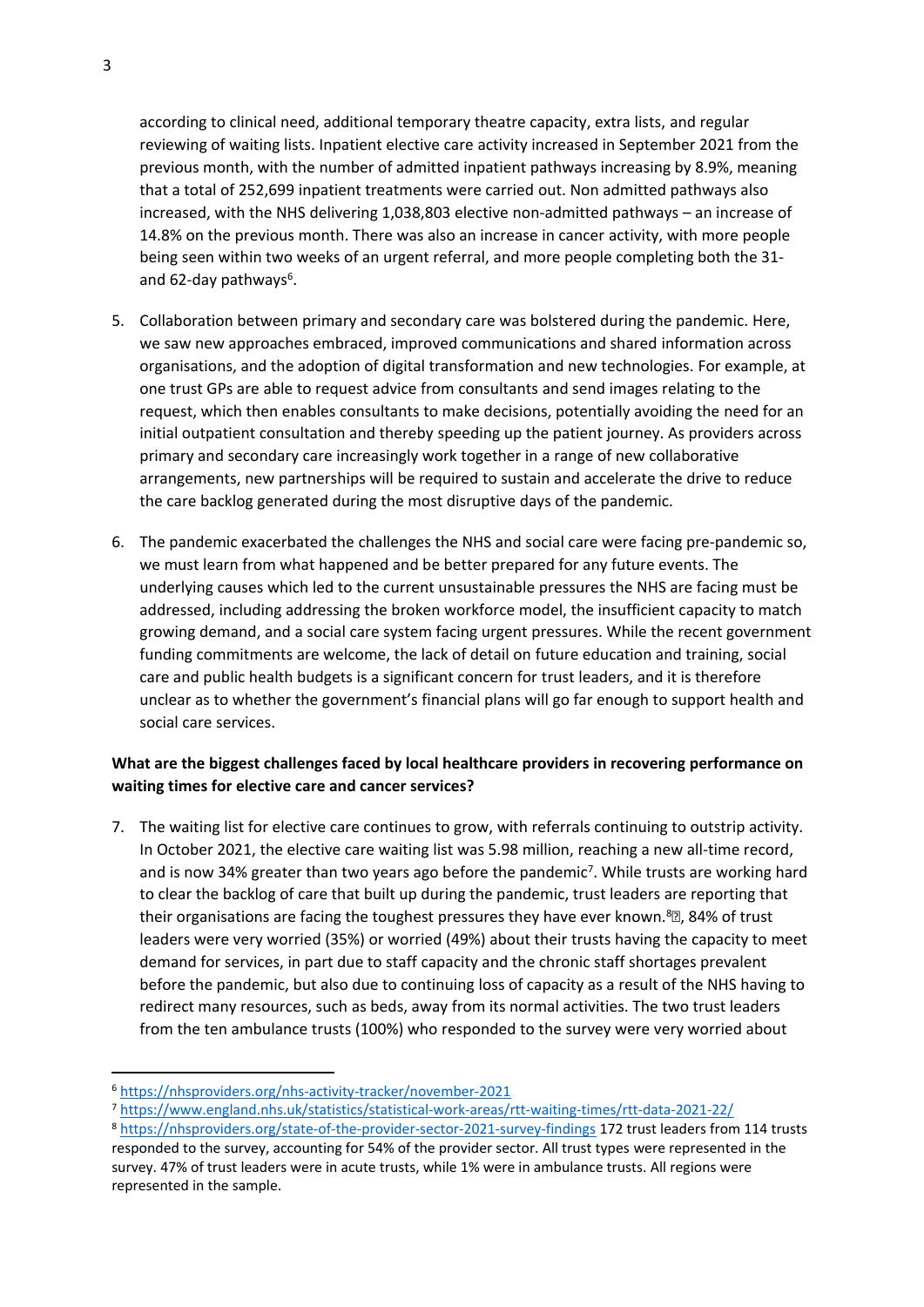their trusts' capacity to meet demand for services. All (100%) trust leaders from mental health and learning disability trusts were very worried (47%) or worried (53%).

- 8. The most recent NHS performance and activity data<sup>9</sup> highlighted that cancer services activity decreased this month for the two-week pathway (-1.7%), 31-day pathway (-6.6%) and 62-day pathway (-7.9%). Further still, performance on the two week and 62-day pathway continues to deteriorate and the NHS is still missing all key national targets. Ambulance category 1 incidents continued to rise and reached the highest levels since records began, and the ambulance service has missed the average response time target of seven minutes for category 1 calls for the sixth consecutive month. Performance for A&E and emergency care against national targets has continued to deteriorate, with the service registering the worst performance on record. NHS staff continue to go above and beyond to deliver care, but with 94% of hospital beds occupied<sup>10</sup>, the NHS is running beyond capacity and there is very little flex in the system.
- 9. Staff availability to meet this increased demand is the biggest challenge healthcare providers are facing. Recent NHS Digital vacancy data<sup>11</sup> shows that the total number of vacancies is continuing to increase - there are now 99,460 vacancies, which is an increase of 14% compared to this time last year. Moreover, the NHS workforce is exhausted and overstretched. NHS staff continue to go above and beyond to deliver healthcare, but almost all<sup>12</sup> (94%) trust leaders have highlighted that they are extremely or moderately concerned about the current level of burnout across their workforce. This is coupled with chronic staff shortages that were prevalent before the pandemic.
- 10. Although the advice on social distancing in clinical settings has recently been updated, trusts are also facing a continuing loss of capacity as a result of the need to protect patients, service users and staff from nosocomial infection. The NAO's most recent report<sup>13</sup> highlighted that during the pandemic, staff and beds have had to be reserved for COVID-19 patients and many empty beds could not be used due to the need to hold capacity in reserve, or for infection control measures. For example, trusts have had to create separate areas: red for COVID-19 patients, amber for patients waiting for test results, and green for non-COVID-19 patients, which has reduced capacity by up to 20% while the continued need for infection prevention and control measures has slowed or disrupted planned surgery<sup>14</sup>. This has led to an increase in the number of patients waiting more than 18 weeks for elective care by 5.6%, meaning that performance against the 18 weeks standard worsened, falling by 1.1% to 66.5%<sup>15</sup>.
- 11. Trust leaders across all types also not only reported<sup>16</sup> increases in demand, but also that people being referred for care have more complex needs and higher levels of acuity. It is also such that

<sup>9</sup> <https://www.england.nhs.uk/statistics/statistical-work-areas/>

<sup>10</sup> [https://www.england.nhs.uk/statistics/statistical-work-areas/uec-sitrep/urgent-and-emergency-care-daily](https://www.england.nhs.uk/statistics/statistical-work-areas/uec-sitrep/urgent-and-emergency-care-daily-situation-reports-2021-22/)[situation-reports-2021-22/](https://www.england.nhs.uk/statistics/statistical-work-areas/uec-sitrep/urgent-and-emergency-care-daily-situation-reports-2021-22/)

<sup>11</sup> [https://digital.nhs.uk/data-and-information/publications/statistical/nhs-vacancies-survey/april-2015--](https://digital.nhs.uk/data-and-information/publications/statistical/nhs-vacancies-survey/april-2015---september-2021-experimental-statistics) [september-2021-experimental-statistics](https://digital.nhs.uk/data-and-information/publications/statistical/nhs-vacancies-survey/april-2015---september-2021-experimental-statistics)

<sup>12</sup> <https://nhsproviders.org/state-of-the-provider-sector-2021-survey-findings>

<sup>13</sup> <https://www.nao.org.uk/report/nhs-backlogs-and-waiting-times-in-england/>

<sup>&</sup>lt;sup>14</sup> NHS Providers submission: Health and Social Care Committee Inquiry: Clearing the backlog caused by the pandemic

<sup>15</sup> <https://nhsproviders.org/nhs-activity-tracker/november-2021>

<sup>16</sup>[https://nhsproviders.org/resource-library/submissions/submission-to-the-national-audit-office-inquiry-on](https://nhsproviders.org/resource-library/submissions/submission-to-the-national-audit-office-inquiry-on-nhs-backlogs-and-waiting-times)[nhs-backlogs-and-waiting-times](https://nhsproviders.org/resource-library/submissions/submission-to-the-national-audit-office-inquiry-on-nhs-backlogs-and-waiting-times)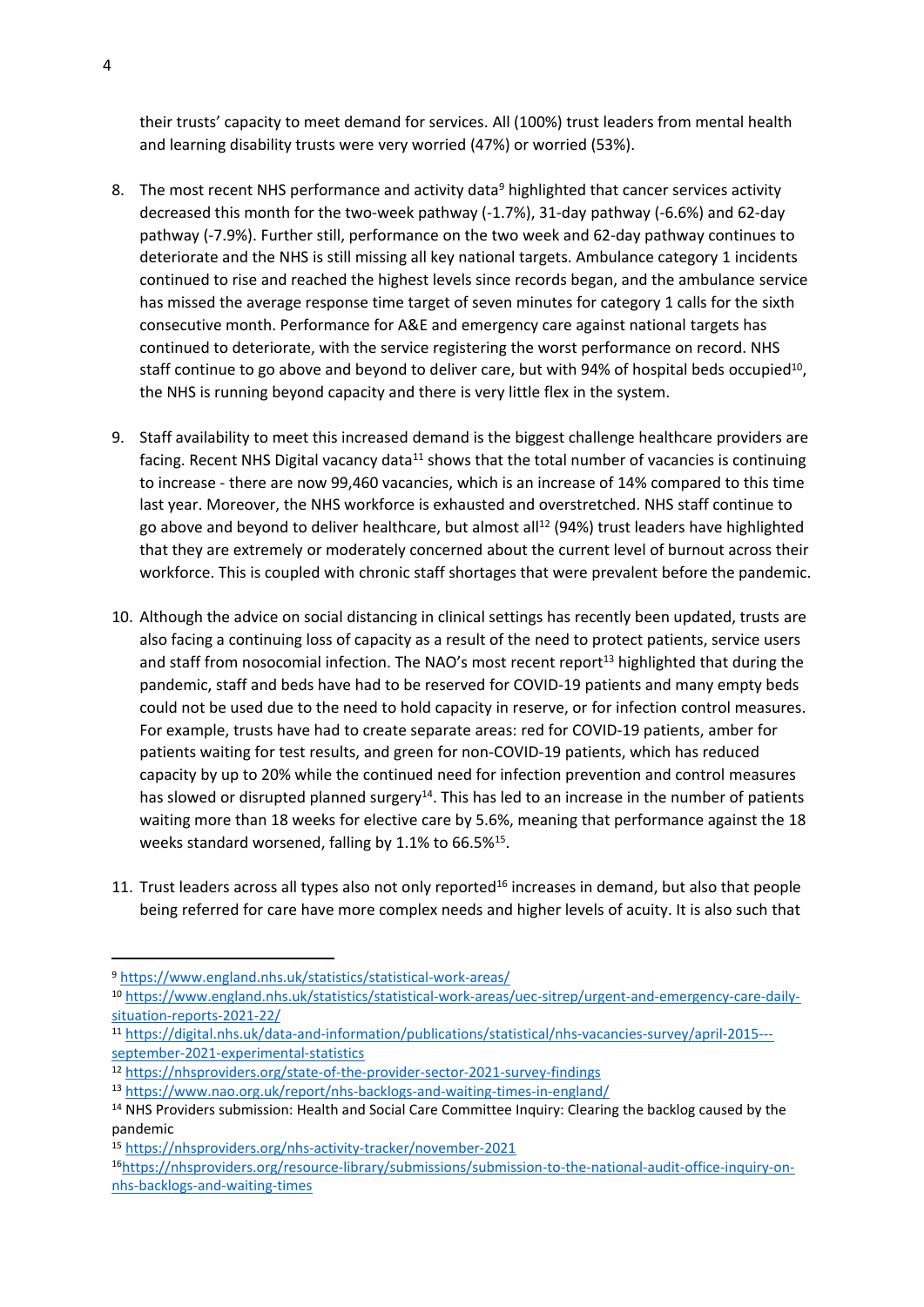later stages of cancer are being diagnosed due to delays in gaining treatment and a backlog of diagnostics. The human impact of these pressures is a huge concern for trust leaders.

- 12. While the multi-year capital settlement announced in the spending review is welcome, after years of underinvestment and capital budgets being diverted at a national level into revenue, too many providers are struggling with inadequate buildings, failing equipment and an inability to adopt new technologies for patient care or provide a modern working environment for staff. COVID-19 has exposed the challenges created by an outdated estate, such as difficultly expanding capacity at pace to adhere with strict IPC measures. These issues will only be rectified with a properly funded and well-designed system of capital funding. Trusts have expressed the concern that current national support for trusts to tackle the backlog of care and recover performance on waiting times is not sufficient<sup>17</sup>. An increase in capital funding would allow for the expansion of wards and service capacity, reducing waiting lists and improving pathways.
- 13. Further changes are also needed to the NHS's culture and ways of working. Staff are the bedrock of the NHS. Rapid solutions to a range of workforce issues – such as training, pension taxes and staff pay, terms and conditions – are therefore vital. Greater flexibility and appealing career pathways are also needed, along with policies that support the NHS in building a committed workforce and increasing supply. It is hoped the forthcoming elective recovery plan will go some way to progressing this.

#### **How should DHSC and NHSE support local providers to recover their performance?**

- 14. Retention of NHS staff is central to tackling the backlog of care and there needs to be a fully funded long term workforce plan. The recruitment of new staff is also essential to support trusts' recovery plans. The wellbeing of the NHS workforce must also be protected to further ensure that there are enough staff to fill workforce gaps, and flexibility must be built into the system, allowing staff to manage the backlog effectively.
- 15. Further support to recover performance should include temporary and permanent capacity expansion, funding for the use of and implementation of innovative approaches to tackle the backlog, and a target recovery trajectory in terms of speed of recovery.
- 16. One initiative we have suggested is that government funds a retention payment for social care workers over the immediate, pressured winter months. Investing in social care appropriately will help support people to remain independent in their own homes and enable them to return home once medically fit after a period in hospital. Latest figures suggest one in ten patients is delayed in hospital due to a lack of available care at home and in the community<sup>18</sup>. Dedicated funding for discharge to assess also remains essential (and, as it stands, will run out at the end of this financial year).
- 17. In anticipation of the publication of an elective recovery strategy, the strategy will need to address the following to support local providers to recover performance:

<sup>17</sup> [https://nhsproviders.org/resource-library/submissions/submission-to-the-national-audit-office-inquiry-on](https://nhsproviders.org/resource-library/submissions/submission-to-the-national-audit-office-inquiry-on-nhs-backlogs-and-waiting-times)[nhs-backlogs-and-waiting-times](https://nhsproviders.org/resource-library/submissions/submission-to-the-national-audit-office-inquiry-on-nhs-backlogs-and-waiting-times)

<sup>18</sup> <https://www.england.nhs.uk/statistics/statistical-work-areas/>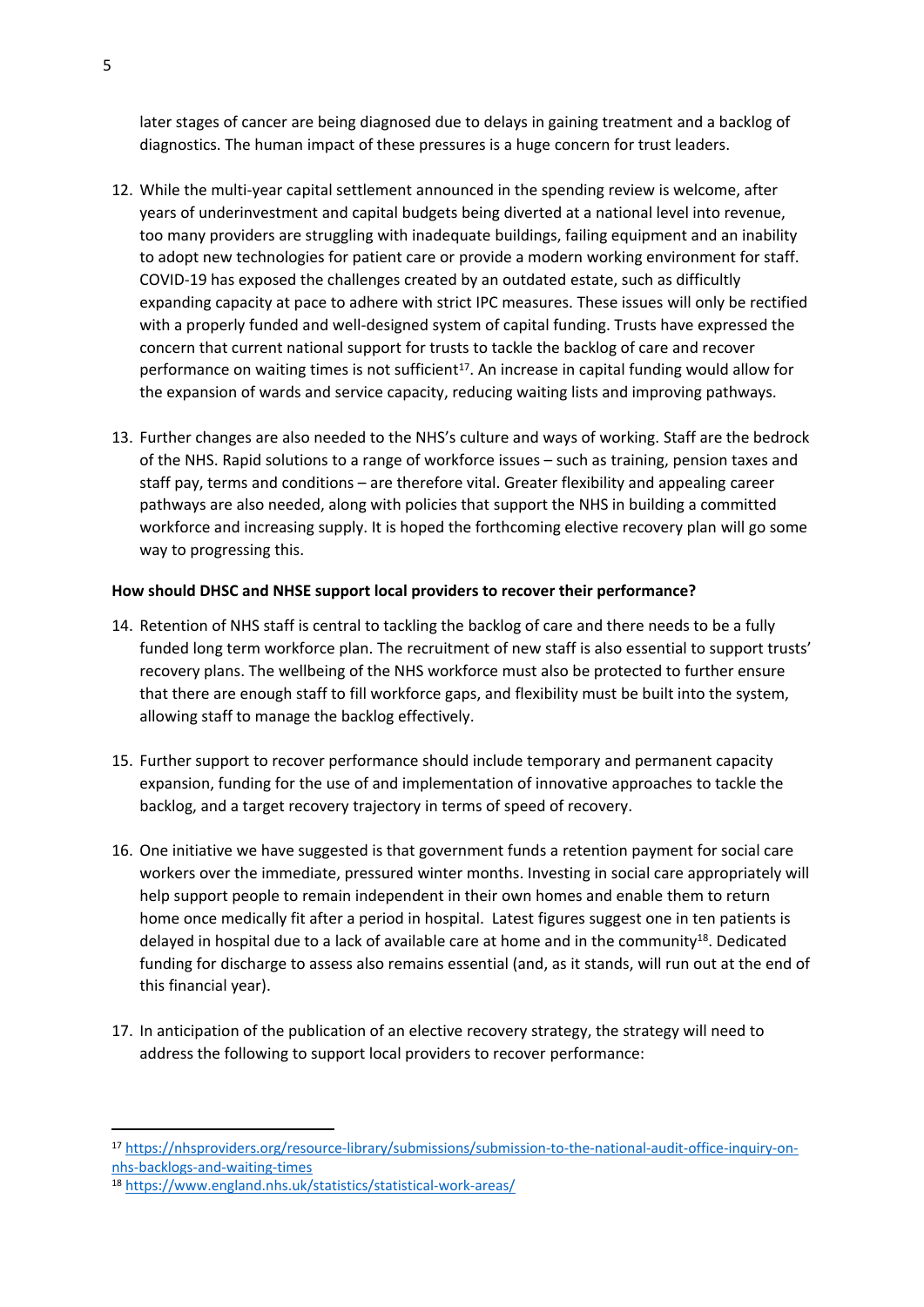- a. Recognition of the extraordinary pressures trusts are facing, including on the urgent and emergency care pathway
- b. A focus on how trusts can address health inequalities as they seek to reduce waiting times. Much of this work is already underway
- c. A system-wide view of the care backlog across acute, mental health, community and ambulance services to ensure that the wider system is equipped to meet the challenges presented by the backlog.
- d. Careful communication between politicians and the public so there is a shared understanding of what is realistically achievable over the next three years.

## **Are plans and funding announced to date enough to help the system recover or, if not, what in your view is still missing?**

- 18. Trust leaders have welcomed the government's support during the pandemic and the recent three-year revenue settlement. But even with this extra funding, we must be honest with the public about the scale of the challenge ahead, and the length of time it will take for the NHS to address the backlog across services.
- 19. The combined funds raised via the levy and the other adjustments made by the treasury are welcome, however, the additional £9.0bn announced for 2022/23 still falls short and leaves trusts facing difficult choices about how to prioritise care for patients. NHS Providers and the NHS Confederation estimate the NHS needs an additional £10bn in 2022/23 to cover ongoing COVID-19 costs, address the care backlog (across all sectors) and make appropriate allowance for lost efficiency savings<sup>19</sup>. The government will also need to keep the funding available to the NHS under review, given the ongoing uncertainties presented by the pandemic.
- 20. We welcome the fact that DHSC has been set a multi-year capital budget, including £5.9bn over the next three years to support elective recovery and improve digital technology. However, the many demands on the capital budget means funds will be stretched. Further still, it is unclear how much money will be allocated to integrated care systems in 2022/23 and beyond to tackle the growing maintenance backlog, which now stands at £9.2bn. Sufficient capital funding would allow trusts to reduce their maintenance backlog, improve their estate (modernise, improve efficiency, and reduce their carbon footprint) and invest in digital infrastructure. For the system to recover, it is vital there is an increase in capital funding as this would ultimately allow for the expansion of wards and service capacity, reduce waiting lists and improve pathways.
- 21. It is also vital that the system for accessing and allocating capital is reformed in consultation with those planning and delivering services. Funds must reach trusts quickly and be distributed according to the principle of subsidiarity if the NHS is to make the most of every pound.
- 22. The health service urgently needs a robust, long-term workforce plan, as well as increased investment in workforce expansion, education and training. Staff shortages and unsustainably high workloads are the NHS' biggest challenges.

<sup>19</sup> <https://nhsproviders.org/resource-library/briefings/a-reckoning-the-continuing-cost-of-covid-19>